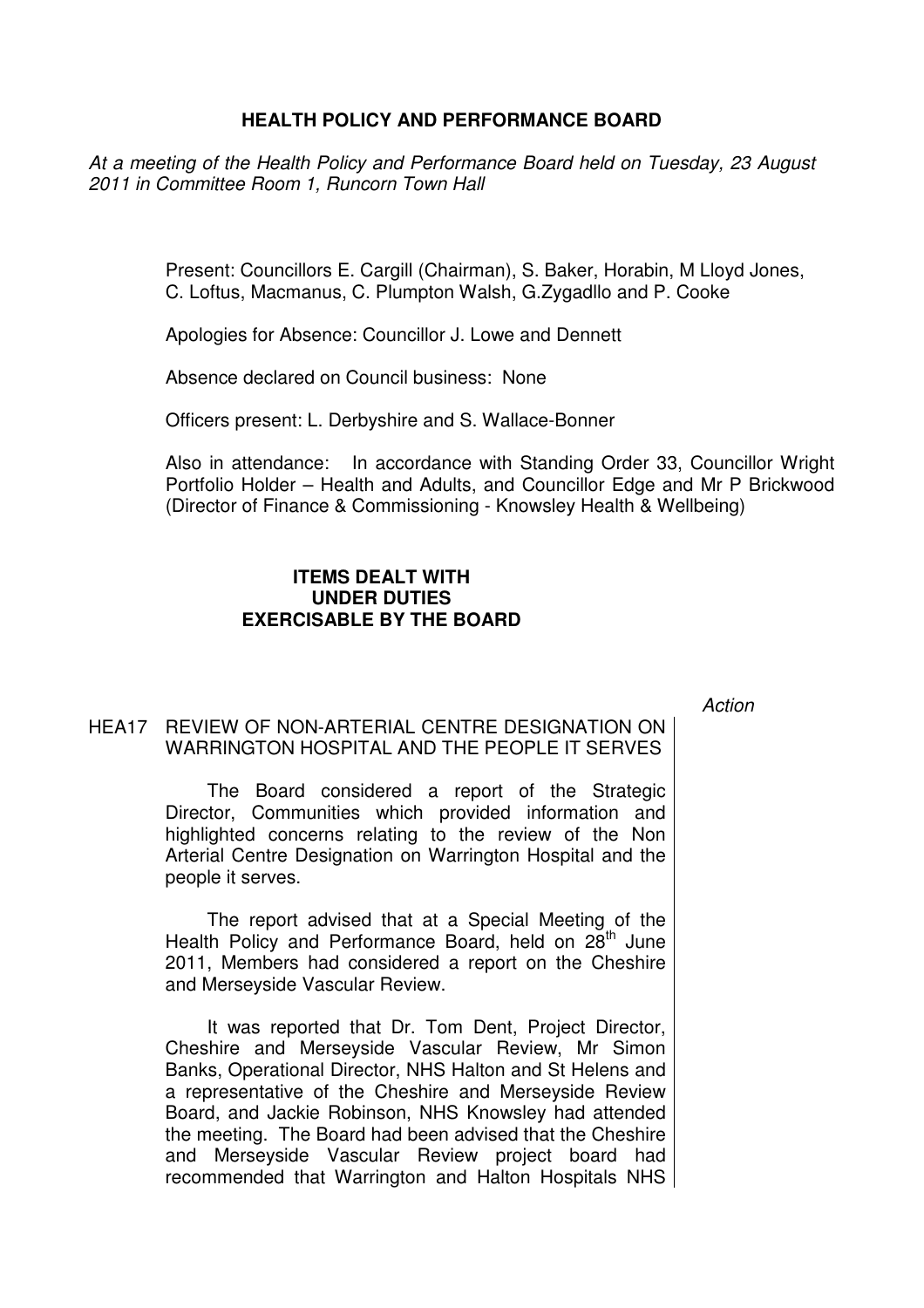Foundation Trust should not be designated as an arterial centre. The minutes of the meeting were recorded as follows:-

"The Board also noted that Warrington was in the process of recruiting two more vascular surgeons and queried whether they could re-submit an application to the Vascular Review Board. In response it was noted that Warrington could re-submit an application to be an arterial centre, however they would have to prove that they met the criteria as effectively as did Chester and Liverpool."

The Board was further advised that following the Health PPB meeting there had been an email exchange between Mr Simon Wright from Warrington and Halton Hospital Foundation Trust and Dr Tom Dent (Project Lead) and the Chair of the Health PPB.

It was reported that Mr Tom Dent had stated that "With respect to the resubmission, I have no recollection of saying that this would be possible. I wonder if my remarks were misunderstood."

Subsequent to the email exchange, it was reported that the Chair of the Health PPB would like to challenge the process followed within the review as the Liverpool and Chester hospitals were given time to refine (not resubmit) their application and Warrington and Halton Hospital Foundation Trust and St Helens and Knowsley Hospital had not. In addition, consideration of this was also being undertaken jointly with Warrington's Overview and Scrutiny Board.

Mr Paul Brickwood, Director of Finance & Commissioning Knowsley Health & Wellbeing, attended the meeting to clarify the current situation in respect of the review. Mr Brickwood reported that there would be a better outcome for patients if the high end arterial work was centralised. He also reported that the proposal ensured there was sufficient arterial activity across the area and there was not a sufficient number of cases to ensure the best possible outcome if there were more than two centres. In addition, he added that Warrington had not been recommended as an arterial centre as there would need to be a significant increase in activity in order to meet the clinical standards. The recommendation, he reported had been made after consultation with clinicians. A decision / assumption had also been made that the impact on not having the arterial centre at Warrington would be low as a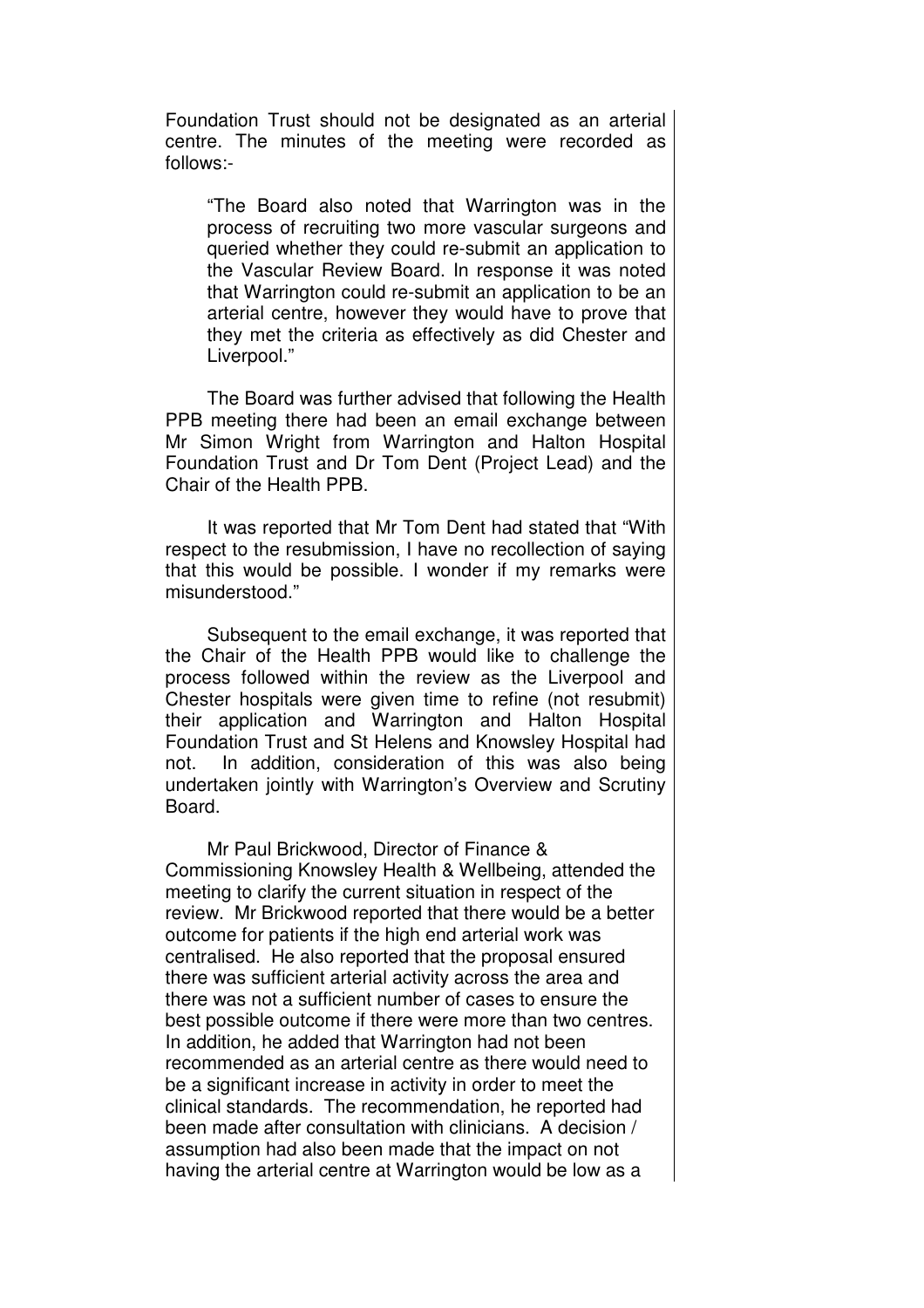large number of people had indicated in the public consultation process that access was less important than health and safety. He indicated that patients were already travelling to other areas such as Liverpool to access specialist services.

The following comments were raised by Members of the Board during the discussion:-

- Concern was raised at the inappropriate timing of the review/decision. It was highlighted that at the time of submitting the bid Warrington was still in the process of developing improved services i.e the stroke Unit which would deliver improvements for Halton residents;
- Warrington and Halton Hospital Trust were now in a position to meet the criteria and would like to be given the same opportunity as Liverpool and Chester to refine the response and resubmit the bid, which would evidence how the criteria would be met. In addition, the new developments in Warrington would result in GPs referring more patients to the hospital instead of Liverpool and this would increase the volume of activity as previously the services were not available in Warrington:
- The review had been undertaken in isolation and the impact on other secondary care services had not been considered at the time of the review. There was also a possibility that if the high end arterial surgery was taken out of Warrington this would impact on the hospital being designated as a trauma unit;
- Manchester was establishing three centres and had a similar population. They and other areas had used a different criteria (75 not 100). The same criteria should have been used. Mr Brickwood replied that Manchester was a much bigger area. The Board disagreed with this comment;
- Clarity was sought on why the decision was for two centres as opposed to three? It was suggested that it would be better to have three centres, one of which would be placed in Warrington. In response, Mr Brickwood reported that he felt there was not a sufficient footprint to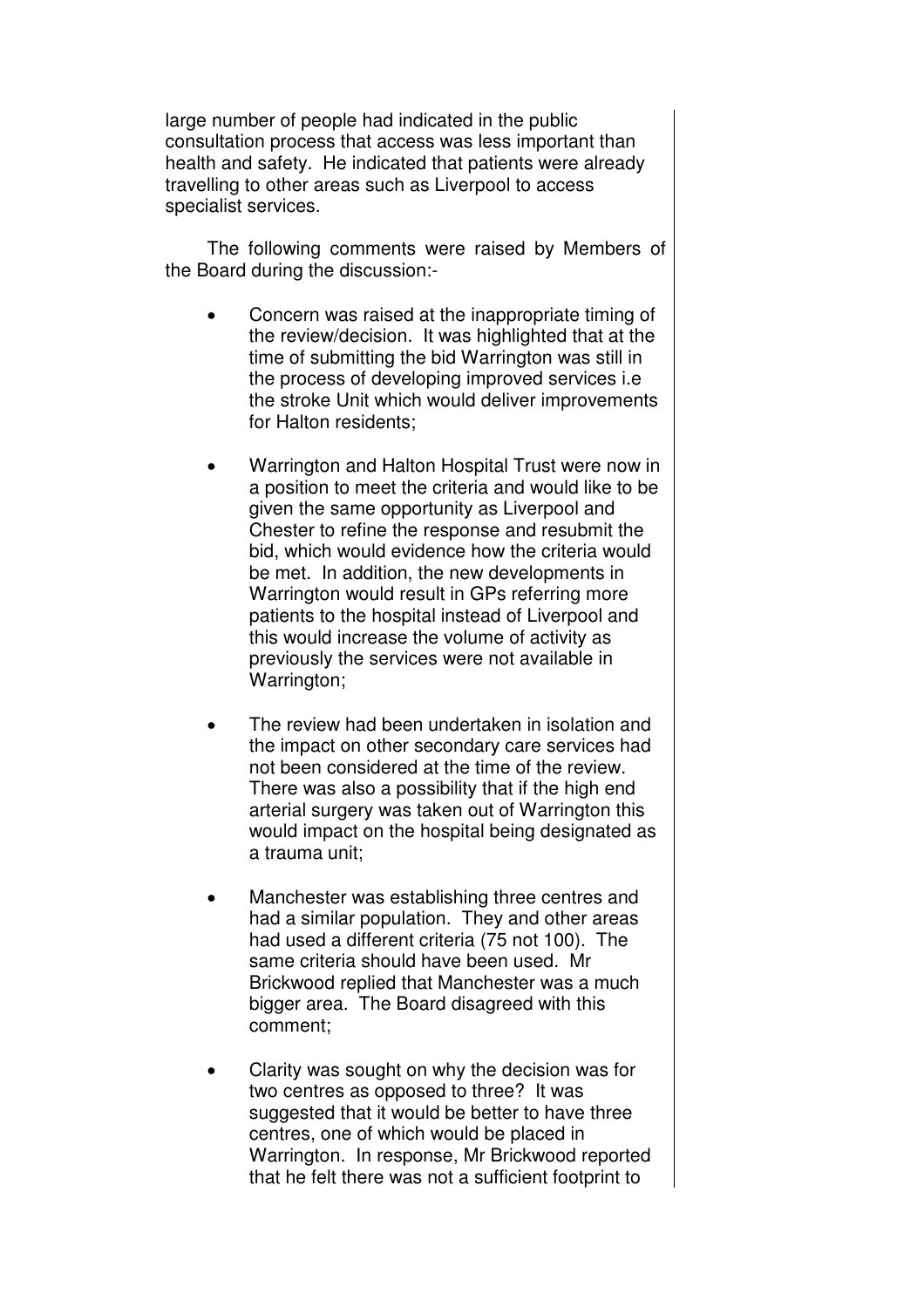justify three arterial centres. The Board disagreed with the response;

- It was reported that there would be a sufficient volume of activity/footprint if the centre was in Warrington rather than Chester. Warrington was also more central than Chester in respect of the rail and public transport infrastructure;
- Members of the Board highlighted that an impact assessment should have been undertaken before any recommendation or decision was made. The Board felt that the recommendation had failed to take account of the significant social and economic deprivation in Halton and the ageing population. The ageing population in Halton had also doubled. It was reported that arterial surgery predominantly occurred in people aged 75+, very often vulnerable people, who relied on friends and family to visit them in hospital. Chester was inaccessible via public transport from Halton and these patients would not be able to have any visitors during their stay. Receiving visitors was a vital part of a patients recovery. In addition, there had already been a significant problem ensuring patients could get to Warrington Hospital from Halton. As a result of the difficulties, a bus service had been established. It was emphasised that it was crucial that an impact assessment was undertaken before any decision was made;

In response, Mr Brickwood reported that the recommendation had been as a result of a clinical consensus. However, it was only a recommendation and the Board would make a decision at the end of September 2011. A decision had been taken on what the impact would be after a public consultation exercise. The timescale of the impact assessment had not been determined;

- Chester was an affluent city and did not have the scale of social and economic deprivation as Halton. It was on the periphery of the whole area, whereas Warrington was central to all road and rail infrastructures and public transport. It was much more accessible for all than Chester;
- It was suggested that if there was a third site in Warrington, there would be no need to send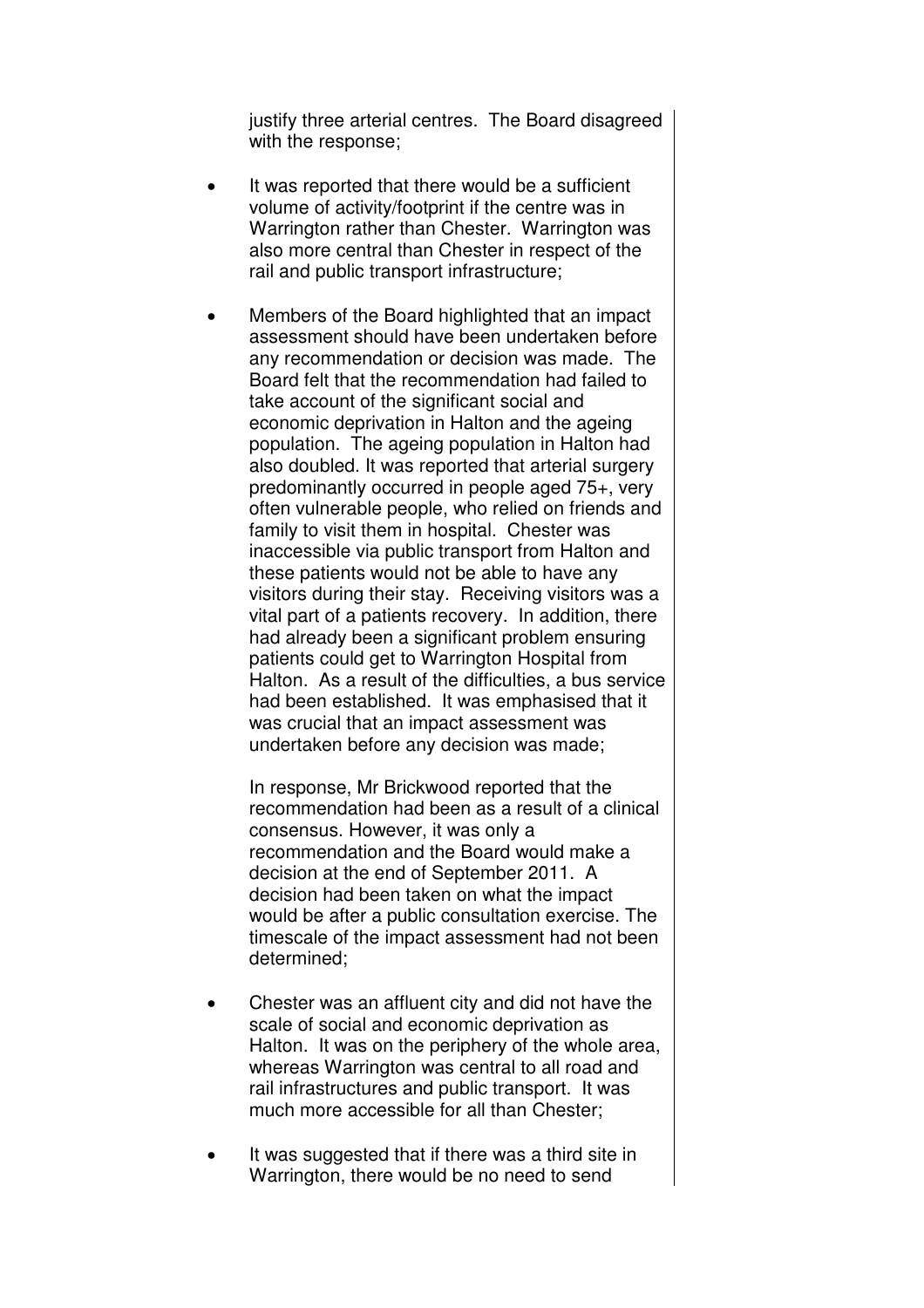people to Liverpool for any type of vascular surgery. In light of the points raised, and having stated that the review had not been done to make a financial saving, clarity was sought on the option of three centres being progressed? In response, Mr Brickwood reported that he felt there was not sufficient activity to justify three arterial centres;

- There would need to be some expansion work undertaken in Chester to take on the additional arterial work whereas Warrington did not need any alterations, everything was now in place i.e surgeons, staff, radiologists and theatres in a central accessible location;
- Patients choice had not been fully taken into account - the patient/public consultation responses had been misrepresented;
- Chester relied on Deeside to meet the criteria in respect of the volume of activity. Deeside was in Wales. Warrington had a sufficient volume of activity to meet the clinical standards within the area to justify a centre without importing patients from outside of England;
- There would be a negative impact on staff who did not work in the arterial centre – they would be deskilled and would not receive the training/experience they required;
- NWAS Category A performance would suffer in the mid Mersey area as more ambulances would be in Liverpool transferring Halton patients and not responding to emergency calls. This would put Halton residents at risk;
- As Chester would be inaccessible to Halton residents, the majority would choose to have surgery in Liverpool, which would result in them being unable to cope with the volume of activity. The population across the area of Whiston, St Helens, Warrington, and Halton was half a million. This would subsequently increase the waiting lists and put Halton residents at risk. Warrington was already in a position to accommodate this volume of activity;

In response, Mr Brickwood reported that assuming the consultants networked, Liverpool was